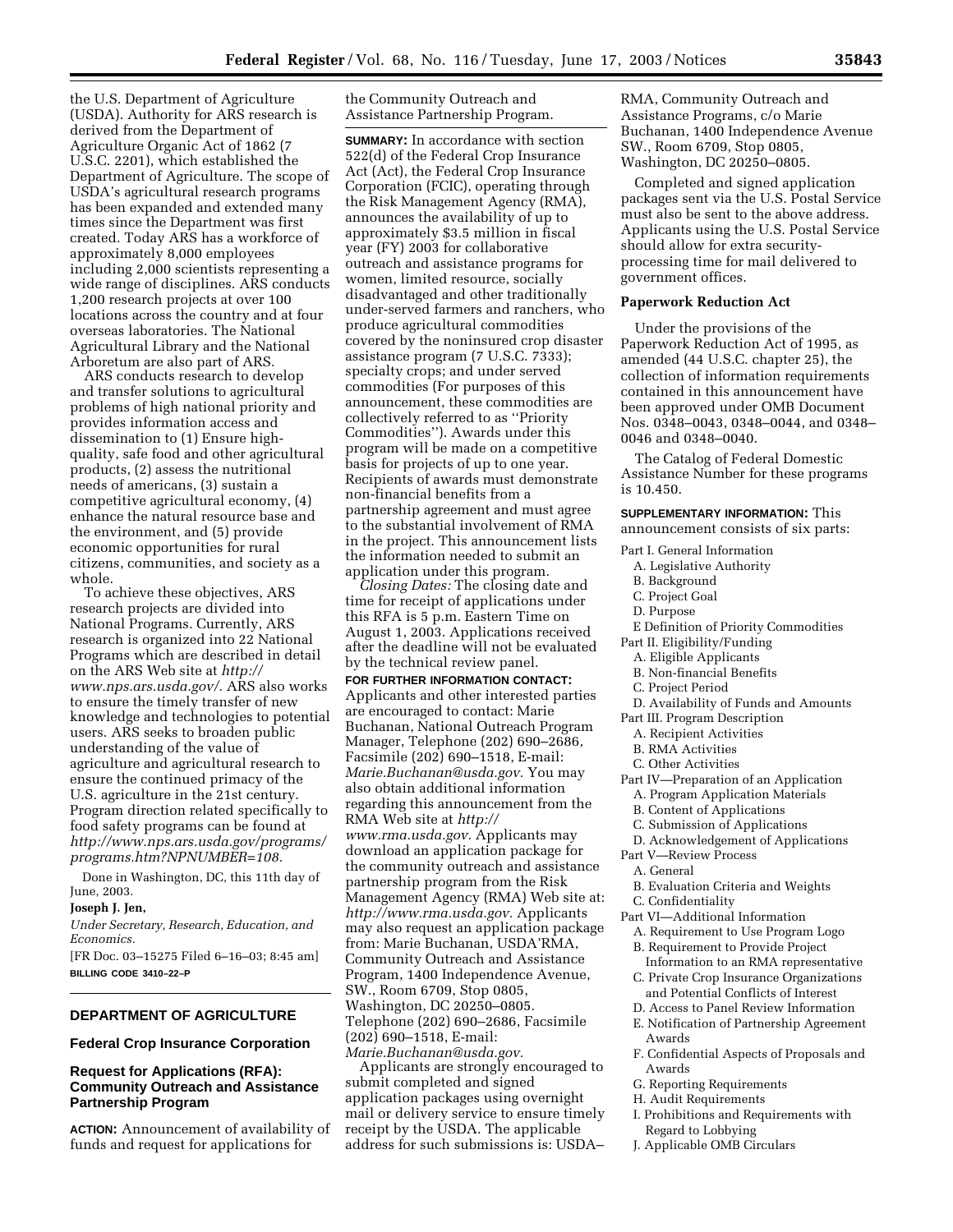# **Part I—Information for the Community Outreach and Assistance Partnership Program**

### *A. General Information*

# 1. Authority

This program is authorized under section 522(d)(3)(F) of the Federal Crop Insurance Act (Act).

#### 2. Background

RMA promotes and regulates sound risk management solutions to improve the economic stability of American agriculture. On behalf of FCIC, RMA does this by offering Federal crop insurance products through a network of private-sector partners, overseeing the creation of new risk management products, seeking enhancements in existing products, ensuring the integrity of crop insurance programs, offering outreach programs aimed at equal access and participation of underserved communities, and providing risk management education and information.

One of RMA's four strategic goals is to ensure that its customers are well informed as to the risk management solutions available. This educational goal is supported by section 522(d)(3)(F) of the Act, which authorizes FCIC funding for risk management training and informational efforts for agricultural producers through the formation of partnerships with public and private organizations. With respect to such partnerships, a priority is to be given to producers of Priority Commodities (as specified in subsection 5 of this section).

#### 3. Project Goal

The goal of this program is to ensure that '' \* \* \* producers will be better able to use financial management, crop insurance, marketing contracts, and other existing and emerging risk management tools.''

### 4. Purpose

The purpose of the Community Outreach and Assistance Partnership Program is to ensure that women, limited resource, socially disadvantaged, and other traditionally underserved producers of priority commodities are provided information and training necessary to use financial management, crop insurance, marketing contracts, and other existing and emerging risk management tools.

Each partnership agreement awarded through this program will provide the applicant with funds, guidance, and the substantial involvement of RMA to carry out an outreach and assistance program for producers in a specific geographical area.

#### 5. Definition of Priority Commodities

For purposes of this program, Priority Commodities are defined as:

• *Agricultural commodities covered by (7 U.S.C. 7333).* Commodities in this group are commercial crops that are not covered by catastrophic risk protection crop insurance, are used for food or fiber (except livestock), and specifically include, but are not limited to, floricultural, ornamental nursery, Christmas trees, turf grass sod, aquaculture (including ornamental fish), and industrial crops.

• *Specialty crops.* Commodities in this group may or may not be covered under a Federal crop insurance plan and include, but are not limited to, fruits, vegetables, tree nuts, syrups, honey, roots, herbs, and highly specialized varieties of traditional crops.

• *Underserved commodities.* This group includes: (a) commodities, including livestock and forage, that are covered by a Federal crop insurance plan but for which participation in an area is below the national average; and (b) commodities, including livestock, with inadequate crop insurance coverage produced by women, limited resource, socially disadvantaged, or beginning farmers and ranchers.

A project is considered as giving priority to Priority Commodities if the majority of the outreach and educational activities of the project are directed to producers of any of the three classes of commodities listed above or any combination of the three classes.

### **Part II— Eligibility/Funding**

## *1. Eligible Applicants*

Eligible applicants include educational institutions, community based organizations, associations of farmers, ranchers and other nonprofit organizations with demonstrated capabilities in developing and implementing risk management and other marketing options for priority commodities. Individuals are not eligible applicants. Applicants are encouraged to form partnerships with other entities that complement, enhance and/or increase the effectiveness and efficiency of the proposed project.

Although an applicant may be eligible to compete for an award based on its status as an eligible entity, other factors may exclude an applicant from receiving Federal assistance under this program (*e.g.* debarment and suspension; a determination of nonperformance on a prior contract, cooperative agreement, grant or partnership; a determination of a violation of applicable ethical standards).

#### *2. Non-financial Benefits*

To be eligible, applicants must also be able to demonstrate that they will receive a non-financial benefit as a result of a partnership agreement. Nonfinancial benefits must accrue to the applicant and must include more than the ability to provide employment income to the applicant or for the applicant's employees or the community. The applicant must demonstrate that performance under the partnership agreement will further the specific mission of the applicant (such as providing research or activities necessary for graduate or other students to complete their educational program).

#### *3. Project Period*

Each project will be funded for a period of up to one year from the project starting date for the activities described in this announcement.

#### *4. Availability of Funds and Amounts*

The amount of funds available in FY 2003 for support of partnership agreement awards under this program is up to approximately \$3.5 million. There is no commitment by USDA/RMA to fund any particular project or to make a specific number of awards. Applicants awarded a partnership agreement for an amount that is less than the amount requested will be required to modify their application to conform to the reduced amount before execution of the partnership agreement. No maximum or minimum funding levels have been established for individual projects or geographic locations. It is expected that the awards will be made approximately 60 days after the application deadline. All awards will be made and agreements completed no later than September 30, 2003.

Those applicants awarded partnership agreements require a match of ten (10) percent of the award amount. The applicant's contribution must be from non-federal funds and can be cash or inkind.

Partnership agreement funds may not be used to:

1. Plan, repair, rehabilitate, acquire, or construct a building or facility including a processing facility;

2. To purchase, rent, or install fixed equipment;

3. Repair or maintain privately owned vehicles;

4. Pay for the preparation of the partnership application;

5. Fund political activities;

6. Pay costs incurred prior to

receiving this partnership agreement; 7. Fund any activities prohibited in 7

CFR Parts 3015 and 3019, as applicable.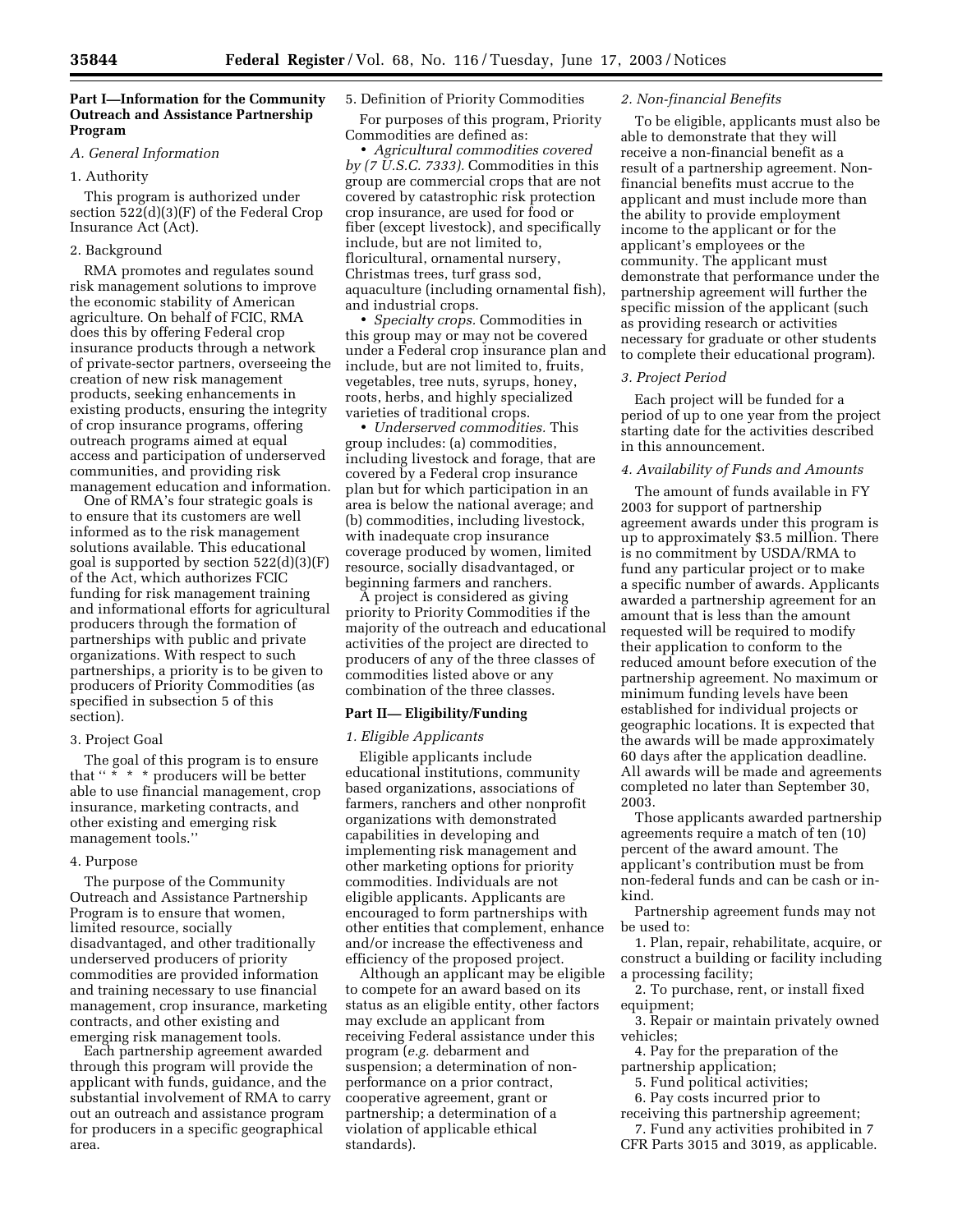### **Part III—Program Description**

In conducting activities to achieve the purpose and goal of this program, the award recipient will be responsible for the activities listed under paragraph 1 of this part. FCIC, working through RMA, will be substantially involved in the activities listed under paragraph 2.

### *1. Recipient Activities*

Award recipients will be required to perform the following activities:

• Finalize an outreach delivery plan that will accomplish the purpose of this program. The plan must describe the manner in which various tasks for the project will be completed, the dates by which each task will be completed, and the partners that will have responsibility for each task. Task milestones must be listed so as to ensure that progress can be measured at various stages throughout the life of the project. The plan must also provide for the substantial involvement of RMA in the project. (**Note:** All partnership agreements resulting from this announcement will include delivery plans in a table format. The table can be obtained from the RMA Web site at: *http://www.rma.usda.gov.* All applicants are strongly encouraged to refer to this table when preparing a delivery plan and to use this format as part of the application narrative.)

• Assemble risk management instructional materials appropriate for targeted audience to be used in delivering education and information. This will include: (a) Gathering existing instructional materials that meet the needs of agricultural producers of agricultural commodities; (b) identifying gaps in existing instructional materials; and (c) developing new materials or modifying existing instructional materials to fill existing gaps.

• Develop and conduct a promotional program. This program will include activities using media, newsletters, publications, or other informational dissemination techniques that are designed to: (a) Raise awareness for risk management; (b) inform producers of the availability of risk management tools; and (c) inform producers of the training and informational opportunities being offered.

• Deliver risk management training and informational opportunities to agricultural producers and agribusiness professionals. This will include organizing and delivering outreach and educational activities using the instructional materials identified earlier. Activities should be directed primarily to agricultural producers, but may include those agribusiness professionals

that have frequent opportunities to advise producers on risk management.

• Document all outreach and educational activities conducted under the partnership agreement and the results of such activities, including criteria and indicators used to evaluate the success of the program. The recipient will also be required to provide information to an RMA representative to evaluate all educational activities and advise RMA as to the effectiveness of activities.

#### *2. RMA Activities*

RMA will be responsible for the following activities:

• Review and approve in advance the recipient's project delivery plan.

• Collaborate with the recipient in assembling risk management materials for producers. This will include: (a) Reviewing and approving in advance all educational materials for technical accuracy; (b) serving on curriculum development workgroups; (c) providing curriculum developers with fact sheets and other risk management publications that have been prepared by RMA; (d) advising the applicant on the materials available over the internet through the AgRisk Education Library; (e) advising the applicant on technical issues related to crop insurance instructional materials; and (f) advising the applicant on the use of the standardized design and layout formats to be used on program materials.

• Collaborate with the recipient on a promotional program for raising awareness for risk management and for informing producers of training and informational opportunities. This will include: (a) Reviewing and approving in advance all promotional plans, materials, and programs; (b) serving on workgroups that plan promotional programs; (c) advising the applicant on technical issues relating to the presentation of crop insurance products in promotional materials; and (d) participating, as appropriate, in media programs designed to raise general awareness or provide farmers with risk management education.

• Collaborate with the recipient on the delivery of education to agricultural producers and agribusiness leaders. This will include: (a) Reviewing and approving in advance all producer and agribusiness educational delivery plans; (b) advising the applicant on technical issues related to the delivery of crop insurance education and information; and (c) assisting the applicant in informing crop insurance professionals about educational plans and scheduled meetings.

• Reviewing and approving recipient's documentation of risk management educational and outreach activities.

# *3. Other Activities*

In addition to the specific, required activities listed above, the applicant may suggest other outreach activities that would contribute directly to the purpose of this program. For any additional activity suggested, the applicant should identify the objective of the activity, the specific tasks required to meet the objective, specific time lines for performing the tasks, and specific responsibilities of the partners. The applicant must also identify specific ways in which RMA could have substantial involvement in the proposed outreach activity.

#### **Part IV—Preparation of an Application**

### *A. Program Application Materials*

Program application materials under this announcement may be downloaded from the RMA Web site at: *http:// www.rma.usda.gov.* Applicants may also request application materials from: Marie Buchanan, Telephone (202) 690– 2686, Facsimile (202) 690–1518, E-mail: *Marie.Buchanan@usda.gov.*

#### *B. Content of Applications*

A complete and valid application package must include an original, two paper copies, and one electronic copy (Microsoft Word format preferred) of the application package on diskette or compact disc and must include the following:

1. Applicants must specify whether their application is a new, renewal, or resubmitted application and provide the required information in accordance with the following:

2. New Applications—This is a project application that has not been preciously submitted to the RMA Outreach Program. All new applications will be reviewed competitively using the selection process and evaluation criteria described in this RFA.

3. Renewal Applications—This is a project proposal that requests additional funding for a project beyond the period that was approved in an original or amended award. Applications for renewed funding must contain the same information as required for new applications, and additionally must contain a Progress Report. Renewal applications must be received by the relevant due dates, will be evaluated in competition with other pending applications, and will be reviewed according to the same evaluation criteria as new applications.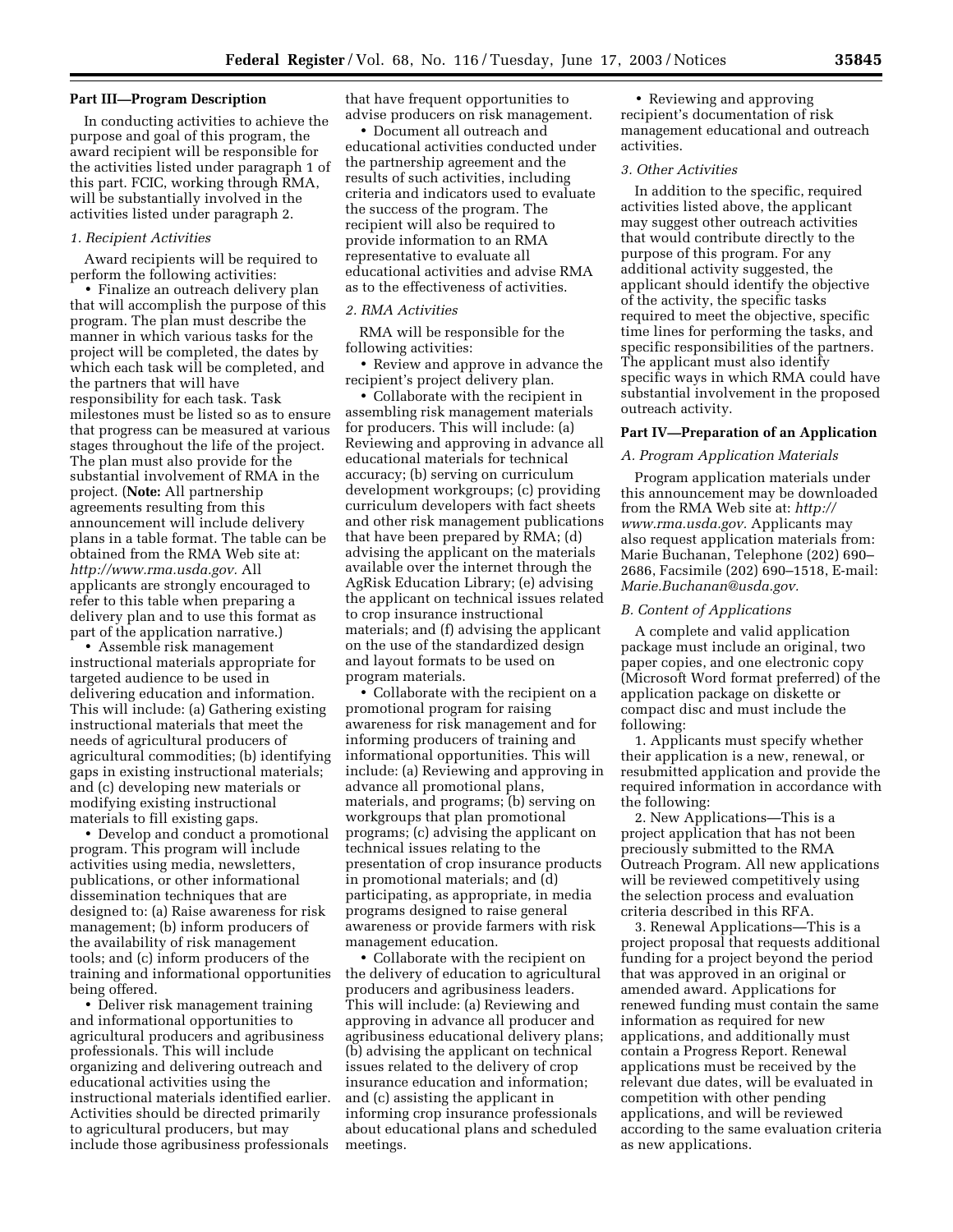4. Resubmitted Applications—This is a proposal that was previously submitted to the RMA Outreach office, but was not funded. Resubmitted proposals must be reviewed by the relevant due dates, will be evaluated in competition with other pending applications, and will be reviewed according to the same evaluation criteria as new applications.

5. A completed and signed OMB Standard Form 424, ''Application for Federal Assistance.''

6. A completed and signed OMB Standard Form 424–A, ''Budget Information—Non-construction Programs.'' Indirect costs allowed for projects submitted under this announcement will be limited to 10 percent of the total direct cost of the partnership or cooperative agreement.

7. A budget and detailed narrative in support of the budget that shows all funding sources and itemized costs for each line item contained in the SF– 424A. All budget categories must be individually listed (with costs) in the same order as the budget and justified on a separate sheet of paper and placed immediately behind the SF–424A. There must be a detailed breakdown of all costs, including indirect costs. Include budget notes on each budget line item detailing how each line item was derived. Also provide a brief narrative description of any costs that may require explanation (*i.e.,* why specific costs may be higher than market costs). Only items or services that are necessary for the successful completion of the project will be funded as permitted under the Act, the applicable Federal cost principles, and are not prohibited under any other Federal statute. Salaries of project personnel should be requested in proportion to the effort that they would devote to the project.

8. A completed and signed OMB Standard Form 424–B—''Assurances, Non-constructive Programs.''

9. A ''Statement of Non-financial Benefits.'' (Refer to Part I.B.2 ''Nonfinancial Benefits'')

10. A narrative title page. This single page can provide: (a) The name of the project; (b) the name of the program; (c) the geographic area and target audience for which the project will be directed; (d) the organization submitting the application; (e) a listing of project partners; (f) a brief project summary; and (g) information needed to contact the project's leader, including an e-mail address.

11. A written narrative (limited to fifteen single-sided pages) that describes the outreach project in detail, including the program delivery plan. The narrative

should provide reviewers with sufficient information to effectively evaluate the merits of the application under the criteria contained in Part V. In preparing narratives, applicants are strongly encouraged to carefully review and understand the specific features and authorities governing the specific program for which funds are being requested, as described in this announcement. The narrative should include the circumstances giving rise to the proposed activity; a clear, concise statement of the objectives; the steps necessary to implement the program to attain the objectives; an evaluation plan for the activities; and a management and work plan that describes how the activities will be managed by the applicant. Also, all partnerships resulting from this announcement will have delivery plans that are prepared using a specific table format. The delivery plan should identify each objective and the key tasks to achieve the objective, the entity responsible for the task, the completion date, the task location, and RMA's role. A sample table format is available from the RMA Web site *http://www.rma.usda.gov* or can be provided by RMA upon request. Applicants are strongly encouraged to refer to this table when preparing a delivery plan and to use this table format in that portion of the application narrative that addresses the delivery plan. The table can be attached as an Appendix to the narrative.

12. An appendix containing exhibits that the applicant believes will directly support the information provided in the narrative. (Optional)

13. A completed and signed OMB Standard Form LLL, ''Disclosure of Lobbying Activities.''

14. A completed and signed AD–1047, ''Certification Regarding Debarment, Suspension and Other Responsibility Matters (Primary Covered Transactions.''

15. A completed and signed AD–1049, ''Certification Regarding Drug-Free Workplace.''

#### *C. Submission of Applications*

1. An original and two paper copies of the completed and signed application, and one electronic copy (Microsoft Word format preferred) on diskette or compact disc must be submitted in one package at the time of initial submission.

2. All applications must be received by the deadline. Applications that do not meet all the requirements in this announcement are considered as late applications. Late or incomplete applications will not be considered and will be returned to the applicant.

3. Applications submitted through express, overnight mail or another delivery service will be considered as meeting the announced deadline only if they are received in the mailroom at the address stated above for express, overnight mail or another delivery service on or before the deadline. Applicants are cautioned that express, overnight mail or other delivery services do not always deliver as agreed. Applicants should take this into account because failure of such delivery services will not extend the deadline. The address must appear on the envelope or package containing the application with the note ''Attention: Community Outreach and Assistance Partnership Program.''

Mailed applications will be considered as meeting the announced deadline if they are received on or before the deadline in the mailroom at the address stated above for mailed applications. Applicants are responsible for mailing applications well in advance, to ensure that applications are received on or before the deadline time and date. Applicants using the U.S. Postal Service should allow for the extra time for delivery due to the additional security measures that mail delivered to government offices in the Washington D.C. area now requires.

4. RMA cannot accommodate transmissions of applications by facsimile or through other electronic media. Therefore, applications transmitted electronically will not be accepted regardless of the date or time of submission or the time of receipt.

5. The deadline for receipt of an application is 5 p.m. Eastern Time on August 1, 2003. The application deadline is firm as to date and hour and applies to submission of the original application and two copies.

#### *D. Acknowledgement of Applications*

Receipt of applications will be acknowledged by e-mail, whenever possible. Therefore, applicants are encouraged to provide e-mail addresses in the application. If an e-mail address is not indicated on an application, receipt will be acknowledged by letter. There will be no notification of incomplete, unqualified or unfunded applications until the awards have been made.

When received by RMA, applications will be assigned an identification number. This number will be communicated to applicants in the acknowledgement of receipt of applications. An application's identification number should be referenced in all correspondence regarding the application. If the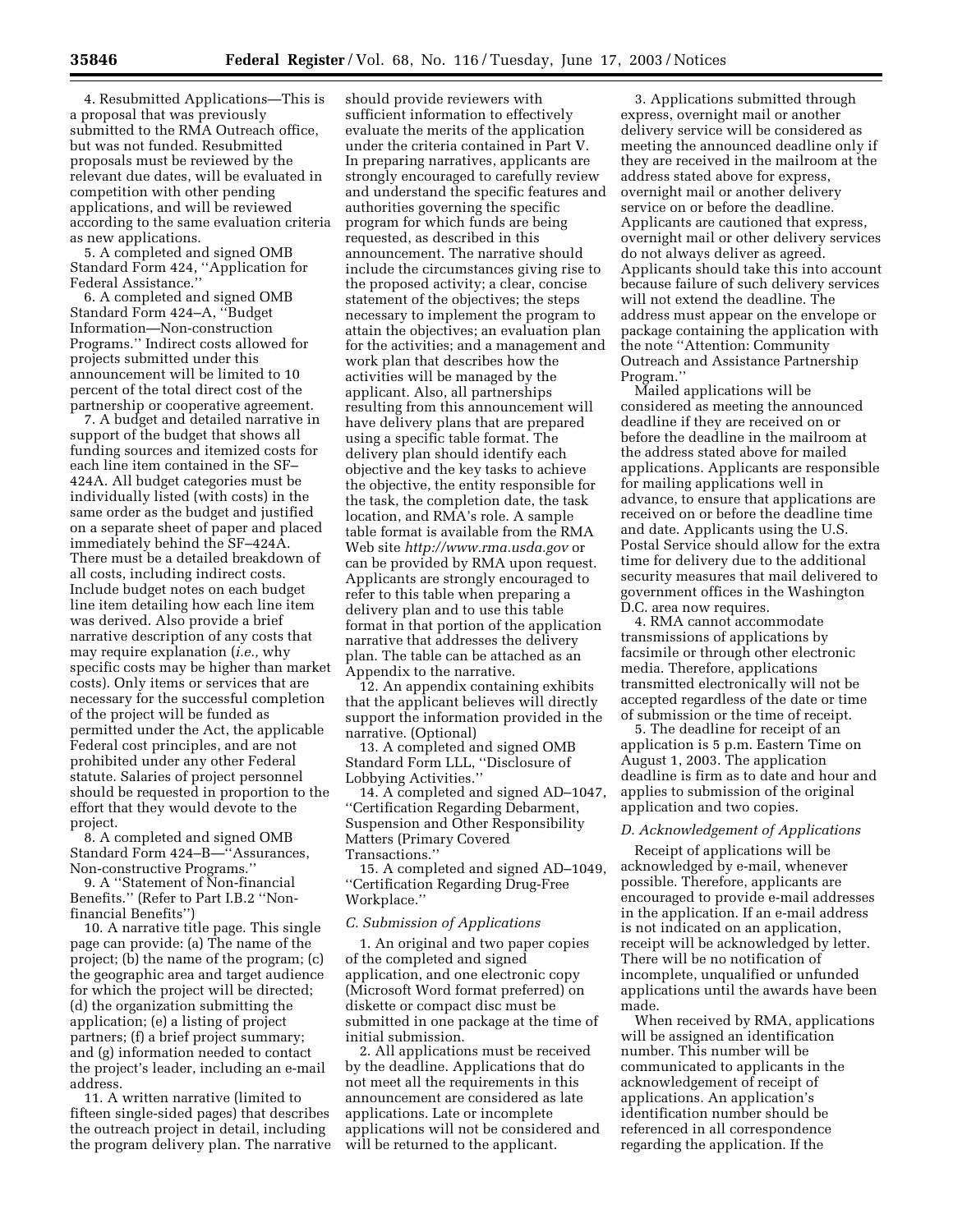applicant does not receive an acknowledgement within 15 days of the submission deadline, the applicant should contact Marie Buchanan at (202) 690–2686.

### **Part V—Review Process**

#### *A. General*

Each application will be evaluated using a two-part process. First, each application will be screened by RMA personnel to ensure that it meets the requirements in this announcement. Applications that do not meet the requirements of this announcement or are incomplete will not receive further consideration.

Second, a review panel will consider the merits of all applications that meet the requirements in the announcement. The evaluation of each application will be conducted by a panel of not less than three independent reviewers. Reviewers will be drawn from USDA, other federal agencies, and others representing public and private organizations, as needed. The narrative and any appendixes provided by each applicant will be used by the review panel to evaluate the merits of the project that is being proposed for funding. The panel will examine and score applications based on the ''Evaluation Criteria and Weights'' contained in this paragraph B of this part.

Applications will be evaluated and scored in each of the four criteria listed below. The panel will be looking for the specific elements listed with each criterion when evaluating the applications and scoring them. For each application, panel members will assign a point value up to the maximum for each criterion. After all reviewers have evaluated and scored each of the applications, the scores for the entire panel will be averaged to determine an application's final score.

After assigning points upon those criteria, applications will be listed in initial rank order and presented, along with funding level recommendations, to the Manager of FCIC, who will make the final decision on awarding of a partnership agreement. Applications will then be funded in final rank order until all available funds have been expended. Applicants must score 50 points or more during the first round to be considered for funding. Unused remaining funds from the first round of competition will be allocated to the second round of competition. Unless the applicant withdraws their proposal, eligible, but unfunded, proposals from the first competition will be considered in the second competition, with or without a revision by the applicant.

An organization, or group of organizations in partnership, may apply for funding under other FCIC or RMA programs, in addition to the programs described in this announcement. However, if the Manager of FCIC determines that an application recommended for funding under this announcement is sufficiently similar to a project that has been funded or has been recommended to be funded under another FCIC or RMA education or outreach program, then the Manager may elect to not fund that application in whole or in part.

### *B. Evaluation Criteria and Weights*

Applications will be evaluated according to the following criteria:

## 1. Project Management—Maximum 20 Points

The applicant must demonstrate an ability to implement sound and effective project management practices. Higher scores will be awarded to applicants that can demonstrate organizational skills, leadership, and experience in delivering services or programs that assist women, limited resource, socially disadvantaged and other traditionally underserved producers. If the applicant has been a recipient of other Federal or other government grants, cooperative agreements, or contracts, the applicant must also detail that they have consistently complied with financial and program reporting and auditing requirements. Applicants that will employ, or have access to, personnel who have experience in directing agricultural programs or providing outreach programs that benefit producers will receive higher rankings.

### 2. Collaborative Partnering—Maximum 50 Points

The applicant must demonstrate experience and capacity to partner with and gain the support of other agencies, grower organizations, agribusiness professionals, and agricultural leaders to enhance the quality and effectiveness of the program. Applicants will receive higher scores to the extent that they can document and demonstrate: (a) That partnership commitments are in place for the express purpose of delivering the program in this announcement; (b) that a broad and diverse group of farmers and ranchers will be reached; and (c) that a substantial effort has been made to partner with organizations that can meet the needs of producers that are women, limited resource, socially disadvantaged and other traditionally under-served farmers and ranchers.

#### 3. Delivery Plan—Maximum 15 Points

The applicant must demonstrate that its program delivery plan is clear and specific. For each of the applicant's responsibilities contained in the description of the program, the applicant must demonstrate that it can identify specific tasks and provide reasonable time lines that further the purpose of this program. Applicants will obtain a higher score to the extent that the tasks of the project are specific, measurable, and reasonable, have specific time frames for completion, and relate directly to the required activities and program objectives described in this announcement. For guidance on a delivery plan format, applicants are encouraged to refer to the table in the appendix of this notice.

### 4. Project Benefits—Maximum 15 Points

The applicant must demonstrate that the project benefits to women, limited resource, socially disadvantaged and other traditionally underserved producers warrant the funding requested. Applicants will be scored according to the extent they can: (a) Reasonably estimate the number of producers reached through the project; (b) justify the estimates with clear specifics related to the delivery plan; (c) identify the actions producers will likely be able to take as a result of the project; and (d) identify specific measures for evaluating the success of the project. Reviewers' scoring will be based on the scope and reasonableness of the applicants' estimates of producers reached through the project, clear descriptions of specific expected project benefits for producers, and wellconstructed plans for measuring the project's effectiveness.

#### 5. Diversity—Maximum 20 Points

Applicant must identify the geographic areas to be served. After applications have been evaluated and awarded points under the first four criteria, applications that promote the broadest geographic diversity will receive the highest score.

#### *C. Confidentiality*

The names of applicants, the names of individuals identified in the applications, the content of applications, and the panel evaluations of applications will all be kept confidential, except to those involved in the review process, to the extent permitted by law. In addition, the identities of review panel members will remain confidential throughout the entire review process and will not be released to applicants. At the end of the fiscal year, names of panel members